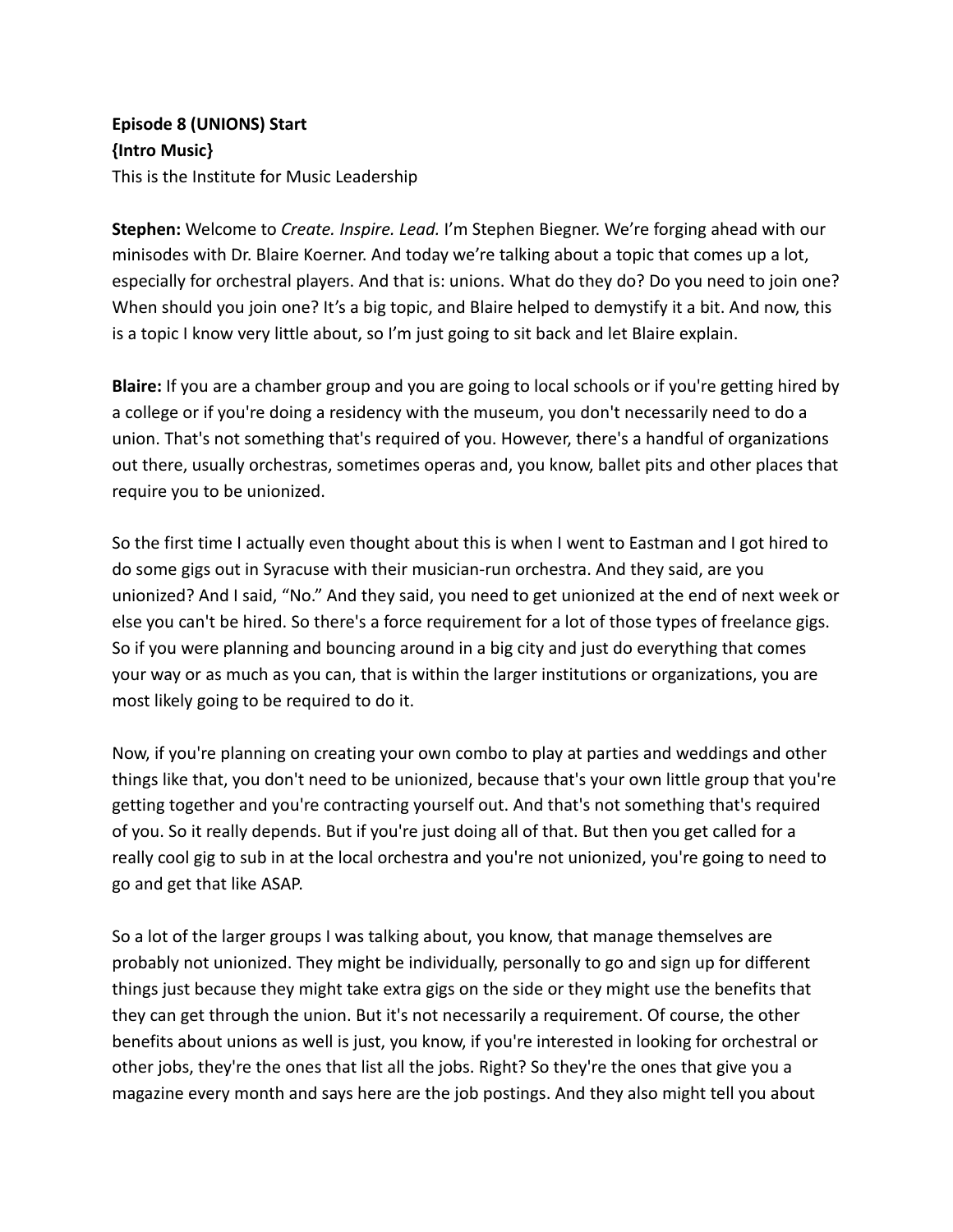blacklisted opportunities, the ones you should avoid because they're no longer paying well enough or there's problems there. They also might tell you about stolen instruments. So if you're on the lookout for purchasing something or you find something, keep that in mind that people sell instruments. I mean, there's lots of things that come through that, all side benefits, but it isn't a requirement anymore.

But I will say, what the main reason of a union is is to protect your rights. Right? So I get emails all the time from American Federation musicians talking me through, you know, when they successfully get a bill or policy passed to help support composers or help to get studio musicians more pay or compensation for little jingles that were made and then made lots more money and all this other stuff, so it is really fascinating to see the policy side. They are your voice. And sometimes when you really want to improve your situation or the situation of a group of you in a city, they'll be the ones to help you navigate that. So if you're really big on advocacy and making things right and, you know, supporting your field and getting people the benefits that they deserve, connecting with the union is going to help you with that because they are the larger voice and can help you, you know, gather names and help you get through to officials and so forth.

**Stephen:** So, when is a good time to join a union? Blaire explained that sometimes you're forced to join for certain gigs. But, if those types of gigs aren't popping up for you, does it make sense to join anyway, just in case? And how do you do that?

**Blaire:** So *how* is actually pretty easy. Each location has a union group, so in Rochester it's 66, so there's like a number associated. So first you'd have to just figure out, in your location, what would be your local group. And each group is organized by, like, their own head who would be the person you actually interact with? I physically went there. Obviously right now, during COVID times, it's probably digital, but I physically went there, read some things, signed some things, asked some questions, answered some questions, and then I just paid my dues. And that's the biggest thing is you do have to pay your dues every three months.

You have to pay a certain amount and that's probably based a little bit on location as well as other things. So I can't tell you what that amount will be. So you have to do a little research. It's very easy like I said, you know, not one organization like you need to join the union by the end of next week in order to get... That was easy. I just made an appointment, showed up, sat down, signed paperwork, and then I got my little paper card and it got sent to me in the mail every year and I just keep filling it out and signing it and we're good to go. So it's actually not that hard.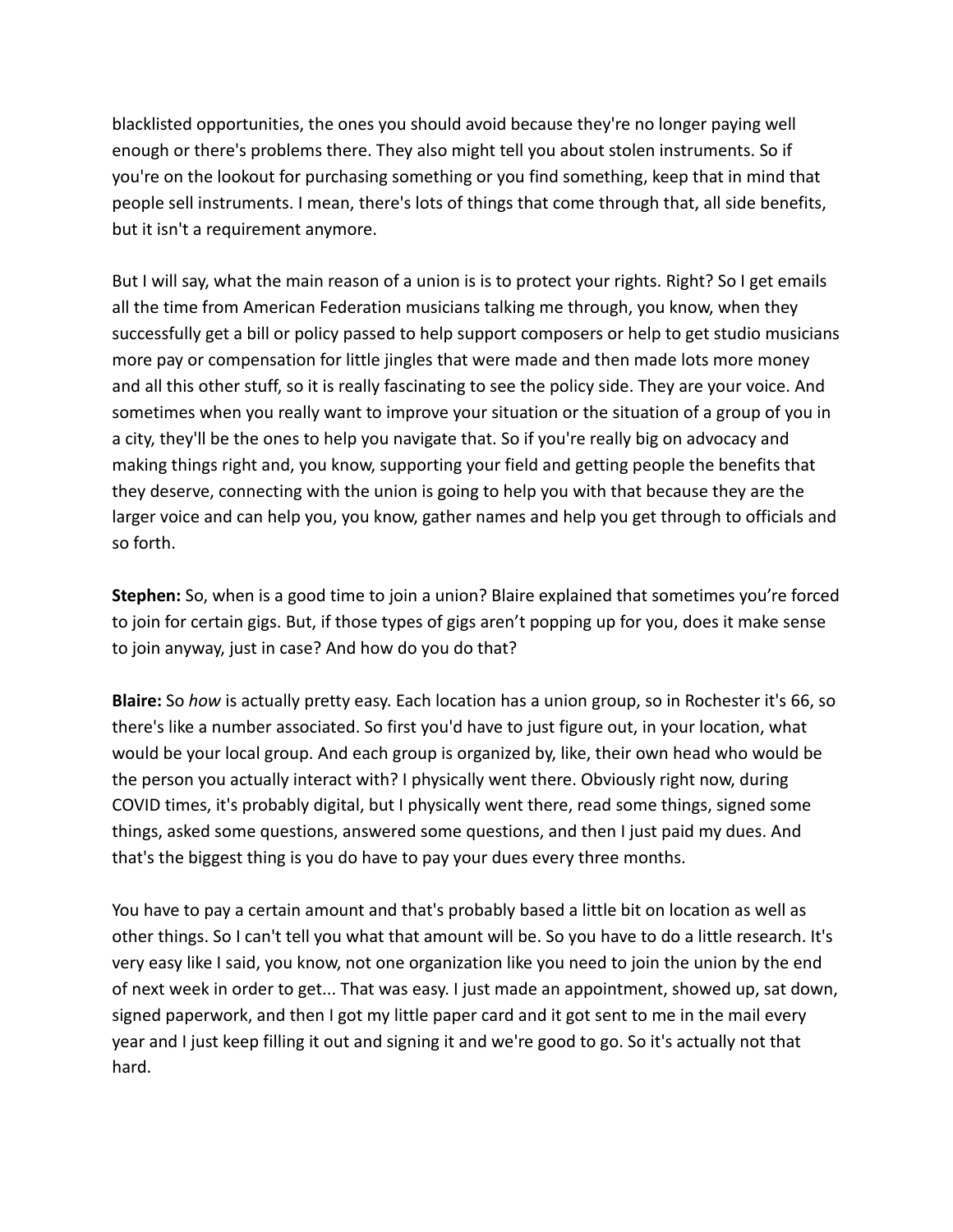*When* is a really good question because there are dues. You know, you have to think about your own financial situation and how is that going to play into it? And do you want to pay a certain amount of money per year if you're not actively gigging or actively in this field? So if you are switching over to more teaching, if you're switching over to more administration and even like in some spaces, composition, I mean, they will still support you and argue for you, but there's not that many opportunities I could see, necessarily, because you're not necessarily gigging.

But they might help you with contract development and giving you a lawyer to review that so that you're, you know, being supported. But if you're switching away from being an active performer, you might not need it.

You might also join it for a while because you're actively gigging and then you move to a new area and you're still networking and settling down and you decide you're just going to hold off on freelancing until you, you know, got your finances situated. You could stop for a little while and then you can go back to it. So it is a membership thing so you can choose when to stop and start. But I guess the biggest thing is if you don't actively pursue freelancing and you're just hoping something is going to fall in your lap, going for a union is going to be fine, but you're not necessarily going to be using all the benefits. So if you're going to be paying for the membership, go do your research and see what it has to offer so you can really utilize all those benefits.

If you are also actively looking for an orchestral or military band, that's a really good place to start because I'm sure a lot of professors will bring in their American Federation musician and post up certain post that's happening in your field, but once you graduate, you won't necessarily have that connection. They won't necessarily be emailing you all these opportunities. So you need to be aware of when these positions open up. And you might only be able to do that because you actually physically get the magazine or see the magazine online because you are a member.

**Stephen:** And if you join a union in one city and then move - what happens?

**Blaire:** So, yeah, you would have to basically alert everybody and transfer over to the new local because that's what that union really... I mean, you're getting benefits to the whole thing, but on my ID card, it literally tells me what my union number is. Now I've gone out to Buffalo and I've gone out to Syracuse like I was a local union member here. But if you want to get updates and information from your local and from here, you're going to want to get switched over. And it probably just means, you know, reaching out and saying, I would like to switch. I mean, you're still covered. You're still technically under the union. But if you want updated information that's